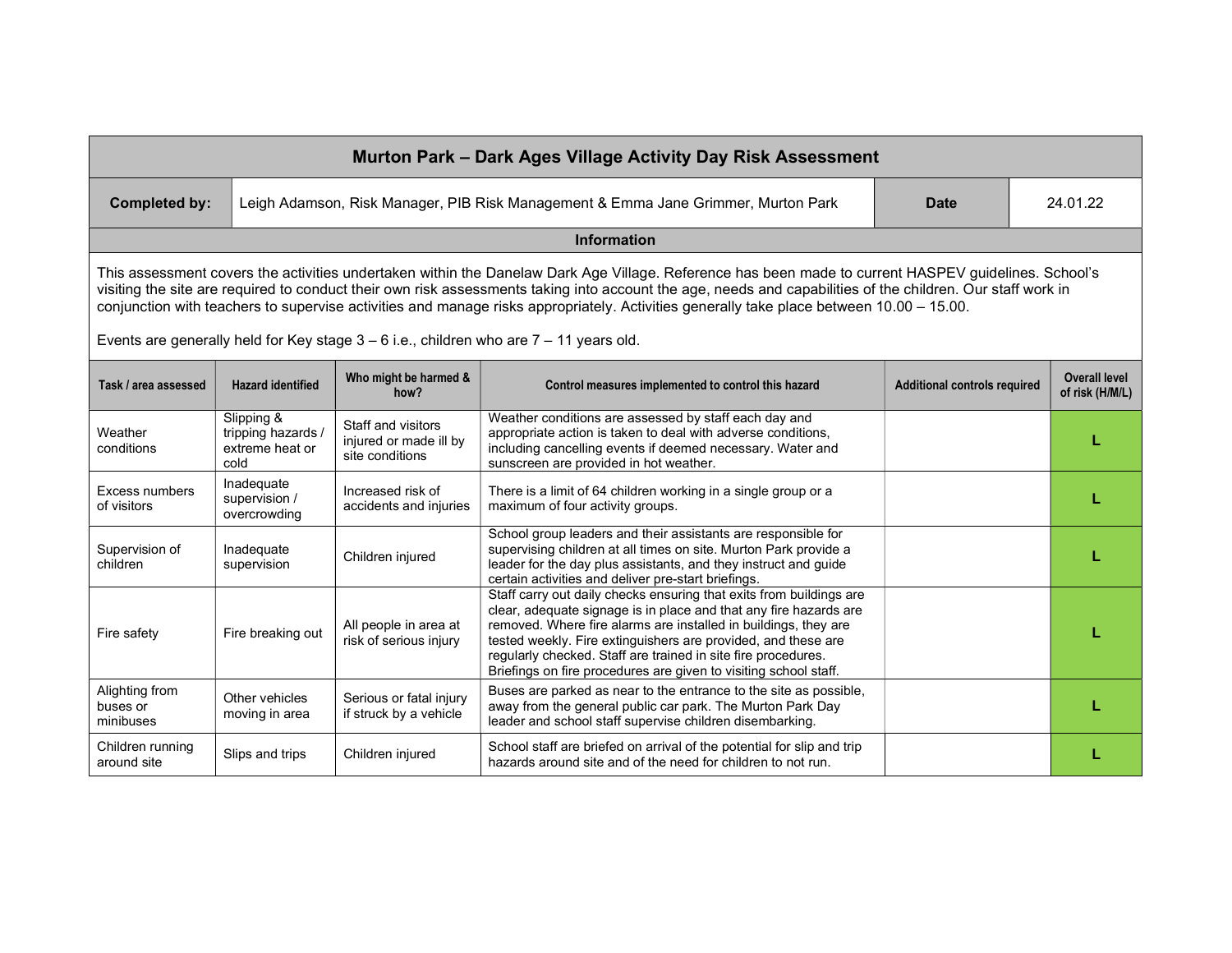| Task / area assessed                | <b>Hazard identified</b>                        | Who might be harmed &<br>how?                         | Control measures implemented to control this hazard                                                                                                                                                                                            | <b>Additional controls required</b>                                                   | <b>Overall level</b><br>of risk (H/M/L) |
|-------------------------------------|-------------------------------------------------|-------------------------------------------------------|------------------------------------------------------------------------------------------------------------------------------------------------------------------------------------------------------------------------------------------------|---------------------------------------------------------------------------------------|-----------------------------------------|
| Water in ditches<br>and nearby pond | Children falling in                             | Children drowning or<br>soaked and upset /<br>shocked | Activities take place away from water hazards.<br>Signs and fences are in place to reduce potential for falling in<br>water.<br>Group leaders are briefed on the potential hazards.                                                            | Fencing is to be<br>improved in some areas<br>and the main ditch is to<br>be drained. | L                                       |
| Hands-on display<br>items           | Entrapment                                      | Crushed / bruised<br>fingers                          | Children are briefed before any hands-on activities and are<br>supervised throughout.                                                                                                                                                          |                                                                                       |                                         |
| Display items                       | Items falling and<br>striking children          | Injury                                                | 'Do not touch' signs and barriers are used where appropriate.<br>Children are always supervised.                                                                                                                                               |                                                                                       |                                         |
| First aid provision                 | Injuries requiring<br>attention                 | Injuries exacerbated it<br>inadequate provision       | There is adequate provision of first aid equipment and staff with<br>first aid training. First aid provision is covered in the pre-start<br>briefing.                                                                                          |                                                                                       |                                         |
| Out of bounds<br>areas              | Various potential<br>hazards                    | Children injured                                      | Children are instructed on site rules at the start of the day.<br>Children are constantly supervised. Children are accompanied if<br>requiring the toilet outside scheduled times.                                                             |                                                                                       |                                         |
| General site                        | Slips and trips                                 | Children and adults<br>injured in a fall              | Staff do daily site checks and deal with significant hazards. Safety<br>rules are communicated to school staff and children. Children are<br>always supervised.                                                                                |                                                                                       |                                         |
| Guard duty                          | Slips and trips                                 | Children injured in a<br>fall                         | Children are warned of potentially slippery surfaces and are<br>constantly supervised. The trackway is kept clear of obstacles.                                                                                                                |                                                                                       |                                         |
|                                     | Collision                                       | Children injured<br>colliding with each<br>other      | The 'Charge' drill is closely supervised.                                                                                                                                                                                                      |                                                                                       |                                         |
|                                     | Play fights using<br>fake spears and<br>shields | Contact injuries                                      | Children are given clear instructions and are always supervised.<br>There is no actual fighting. Spears have very blunt tips                                                                                                                   |                                                                                       |                                         |
| Farming / field<br>tilling          | Use of hoe / field<br>tool                      | Contact injuries                                      | Use of equipment is demonstrated by the activity leader before the<br>tools are handed out (including instruction to keep the tool head<br>below the knees and all to work in the same direction in a single<br>line). Activity is supervised. |                                                                                       |                                         |
|                                     | Ingestion of soil                               | III health                                            | Activity is supervised and children are instructed to keep their<br>hands away from their mouth.                                                                                                                                               |                                                                                       |                                         |
|                                     | Extreme weather                                 | Sunburn / cold                                        | Checks are carried out to ensure children are dressed<br>appropriately and the activity is suspended if conditions are not<br>suitable or safe.                                                                                                |                                                                                       |                                         |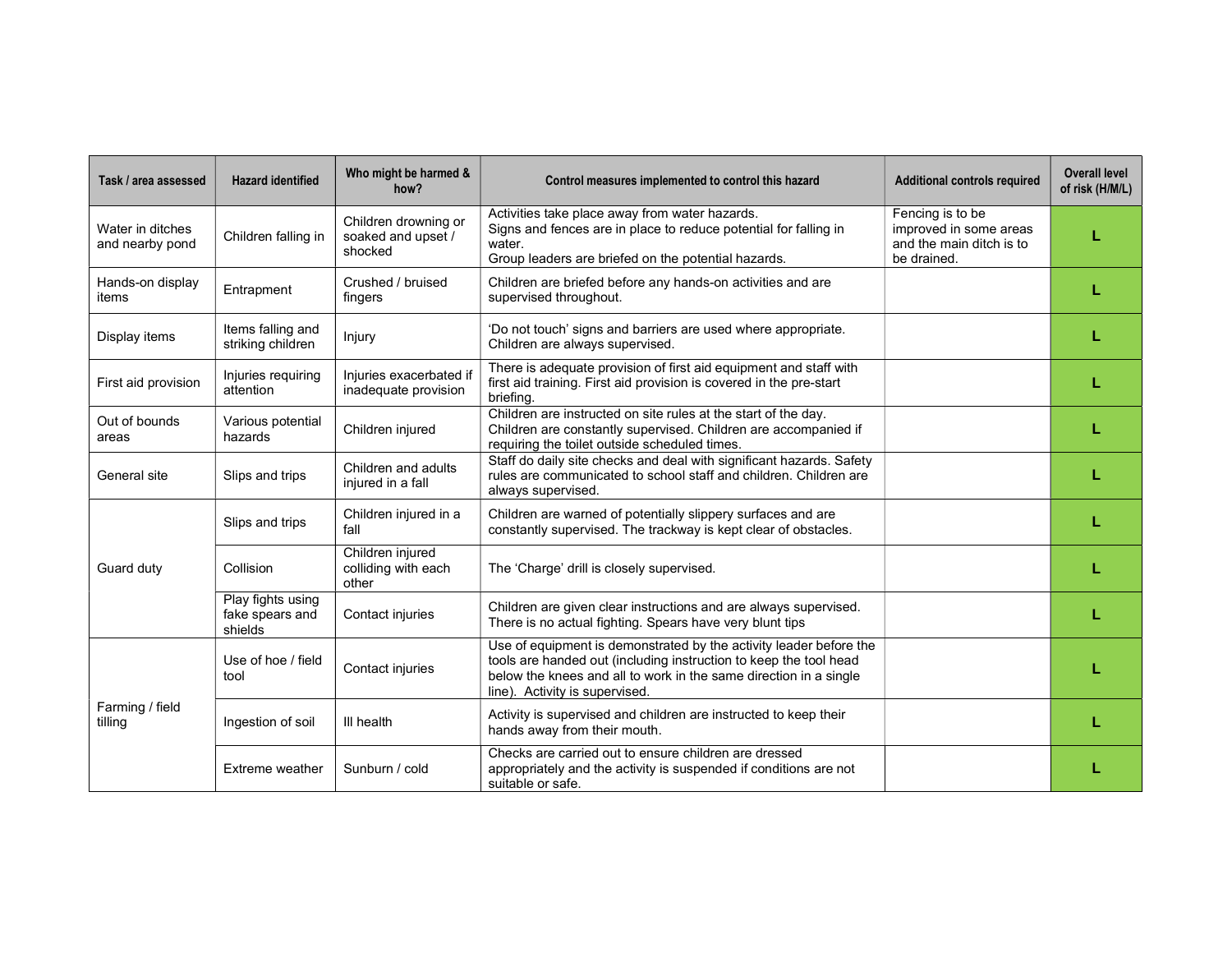| Task / area assessed                          | <b>Hazard identified</b>                   | Who might be harmed &<br>how? | Control measures implemented to control this hazard                                                                                                                                                 | <b>Additional controls required</b> | <b>Current level</b><br>of risk (H/M/L) |
|-----------------------------------------------|--------------------------------------------|-------------------------------|-----------------------------------------------------------------------------------------------------------------------------------------------------------------------------------------------------|-------------------------------------|-----------------------------------------|
| Collecting<br>firewood                        | Running / trip<br>hazards                  | Children injured in a<br>fall | Children are instructed to walk.                                                                                                                                                                    |                                     |                                         |
|                                               | Children messing<br>about with<br>firewood | Injuries from being<br>struck | Activity is supervised. Wood pile is checked each day by staff.                                                                                                                                     |                                     |                                         |
| Contact with<br>stinging plants or<br>insects | Allergic reaction                          | III health                    | Details of children with significant allergies are passed on by<br>school leaders before the visit. Children are advised to be careful<br>near stinging plants.                                     |                                     |                                         |
| Flour grinding and<br>bread making            | Slips and trips in<br>Long House           | Children injured in a<br>fall | Children are supervised in the Long House.                                                                                                                                                          |                                     |                                         |
|                                               | Nipping fingers<br>on Quern stone          | Finger injury                 | Activity is supervised and children are briefed. Children hold their<br>hands behind their back unless turning the stone. The handle is<br>removed when flour is being collected.                   |                                     |                                         |
|                                               | Flour allergy                              | III health                    | Allergy sufferers are known in advance. Children are warned not<br>to put their fingers in their mouth before washing their hands.                                                                  |                                     |                                         |
| Open fire in hearth                           | Contact with<br>flames / smoke             | Burns / ill health            | The fire is monitored and kept to a manageable size. Long House<br>is always supervised, and children are instructed to keep away<br>from the fire. Materials placed on fire are carefully checked. |                                     |                                         |
| Clay work                                     | Bench / table<br>collapsing                | Children injured in a<br>fall | Staff regularly check the condition of furniture.                                                                                                                                                   |                                     |                                         |
|                                               | Allergic reaction                          | Skin irritation               | Visiting parties are asked to provide information on any children<br>with specific allergies and potential hazard is covered in briefing.                                                           |                                     | L                                       |
|                                               | Ingestion of clay                          | III health / choking          | Children warned of hazard during briefing and supervised<br>constantly.                                                                                                                             |                                     |                                         |
| Weaving                                       | Allergic to wool                           | III health                    | Information on children with allergies is known in advance.                                                                                                                                         |                                     | L                                       |
|                                               | Use of carding<br>combs                    | Cuts                          | Combs are low risk and use is demonstrated. Activity is<br>supervised.                                                                                                                              |                                     | L                                       |
| House talk in Long<br>House                   | Dark room                                  | Injury from a trip            | Children are instructed to take care and move slowly.                                                                                                                                               |                                     |                                         |
|                                               | Open fire                                  | Burns / smoke<br>inhalation   | Two adults supervise the fire while children enter the room. Fire is<br>monitored and controlled.                                                                                                   |                                     |                                         |